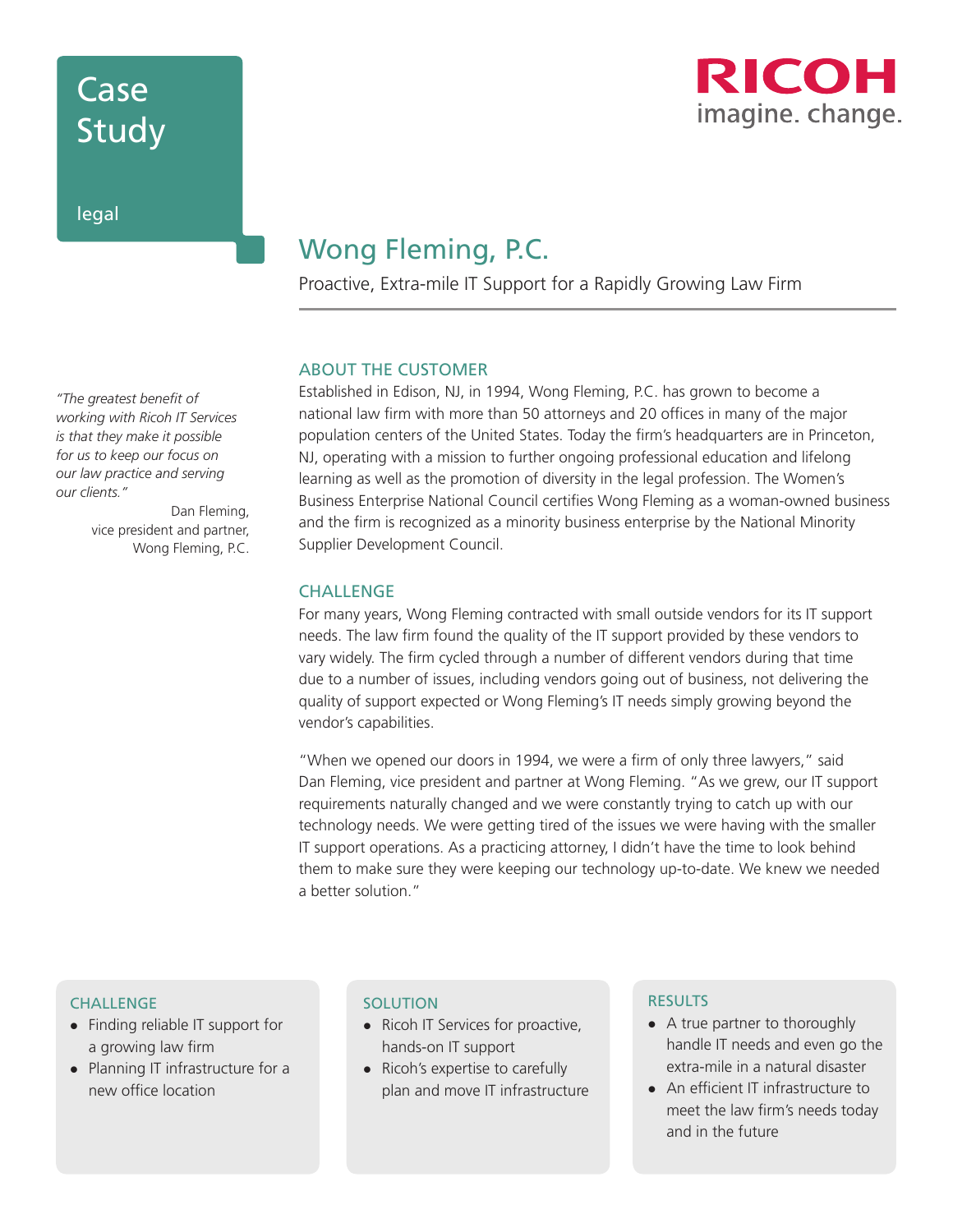# Case Study



Ricoh had been working with Wong Fleming for many years, supplying multifunction products (MFPs) to meet the needs of the growing law firm. Aware of the difficulties the firm had experienced obtaining reliable IT support and knowing the firm was planning a relocation to a larger floor in their Princeton office building in one year—the Ricoh representative in charge of Wong Fleming's account approached the firm about Ricoh IT Services, which delivers expert technical assistance and network support to offload time-consuming tasks, help ensure high network uptime and security, and take a more proactive approach to upgrades, maintenance and issue resolution. "After reviewing what we could achieve with Ricoh IT Services, we were convinced we finally found the IT support partner we had been looking for, not only to fix the problems we were having at the time, but also to support us in our future move," said Fleming.

#### **SOLUTION**

The Ricoh IT Services team assessed Wong Fleming's existing IT infrastructure and found a number of issues to address. These included outdated PCs, multiple PCs at workstations, a closet operating as a server room with insufficient ventilation and numerous short-term fixes for network issues.

"Ricoh collaborated with our in-house IT coordinator, developing a technology plan that ranked devices for gradual upgrades over the course of the year prior to our relocation," said Fleming. The Ricoh IT Services team recommended that Wong Fleming sign on for a partial proactive contract, which would provide 24/7 remote support for its server from Ricoh's Communications, Operations and Remote Engineering (CORE) center. Additionally, Ricoh recommended approximately 10 to 20 additional hours of on-site support for issues that could not be resolved remotely.